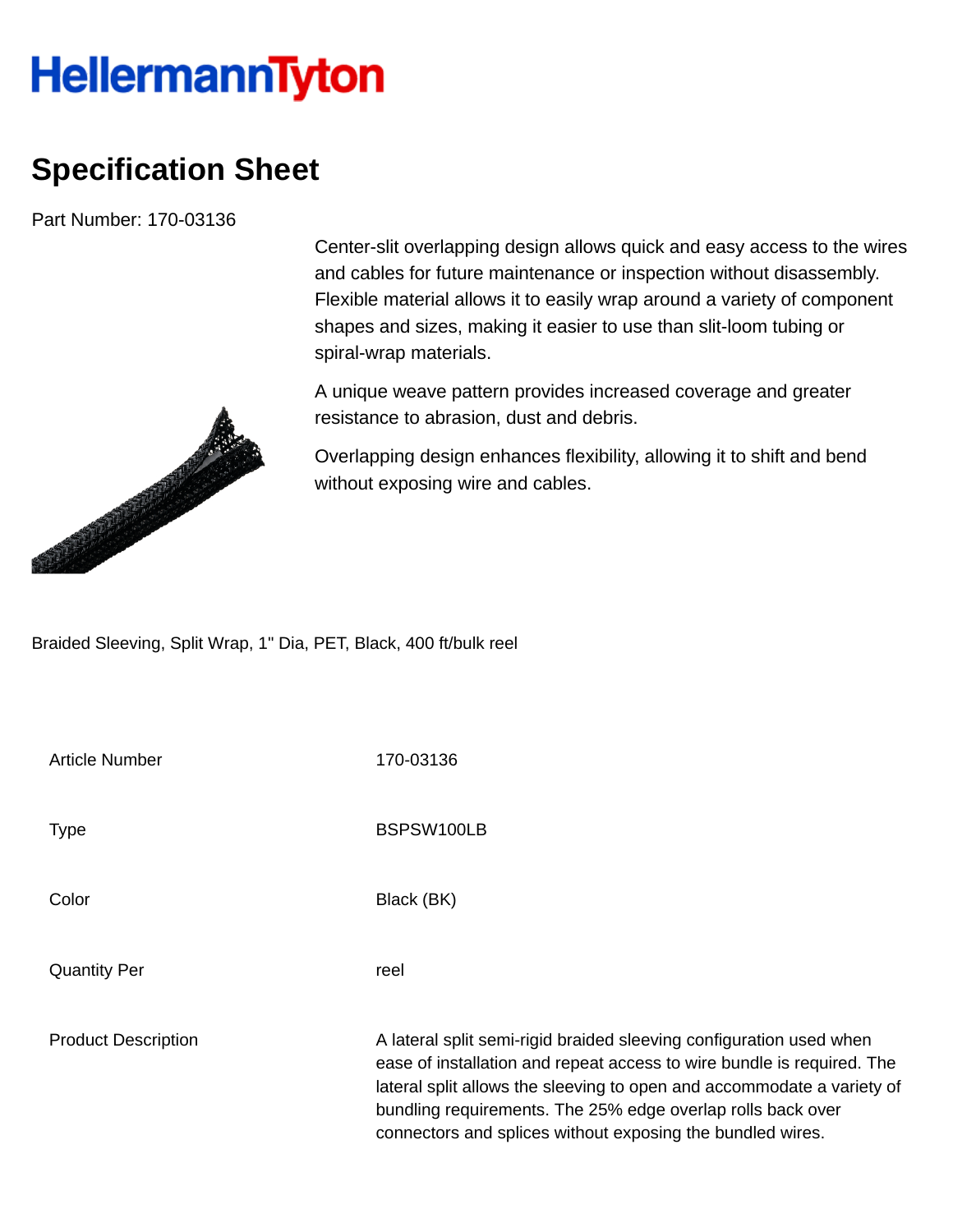| <b>Short Description</b>              | Braided Sleeving, Split Wrap, 1" Dia, PET, Black, 400 ft/bulk reel |
|---------------------------------------|--------------------------------------------------------------------|
| <b>Global Part Name</b>               | BSPSW100LB-PET-BK                                                  |
|                                       |                                                                    |
| Length L (Imperial)                   | 400.0                                                              |
| Length L (Metric)                     | 121.9                                                              |
| <b>Bundle Diameter Min (Imperial)</b> | 0.1                                                                |
| <b>Bundle Diameter Min (Metric)</b>   | 2.54                                                               |
| <b>Bundle Diameter Max (Imperial)</b> | 1.0                                                                |
| <b>Bundle Diameter Max (Metric)</b>   | 25.4                                                               |
| Diameter D (Imperial)                 | 1.0                                                                |
| Diameter D (Metric)                   | 25.4                                                               |
| Nominal Diameter (Imperial)           | 1                                                                  |
| Nominal Diameter (Metric)             | 25.4                                                               |
| Wall Thickness WT (Imperial)          | 0.038                                                              |
| Wall Thickness WT (Metric)            | 0.97                                                               |